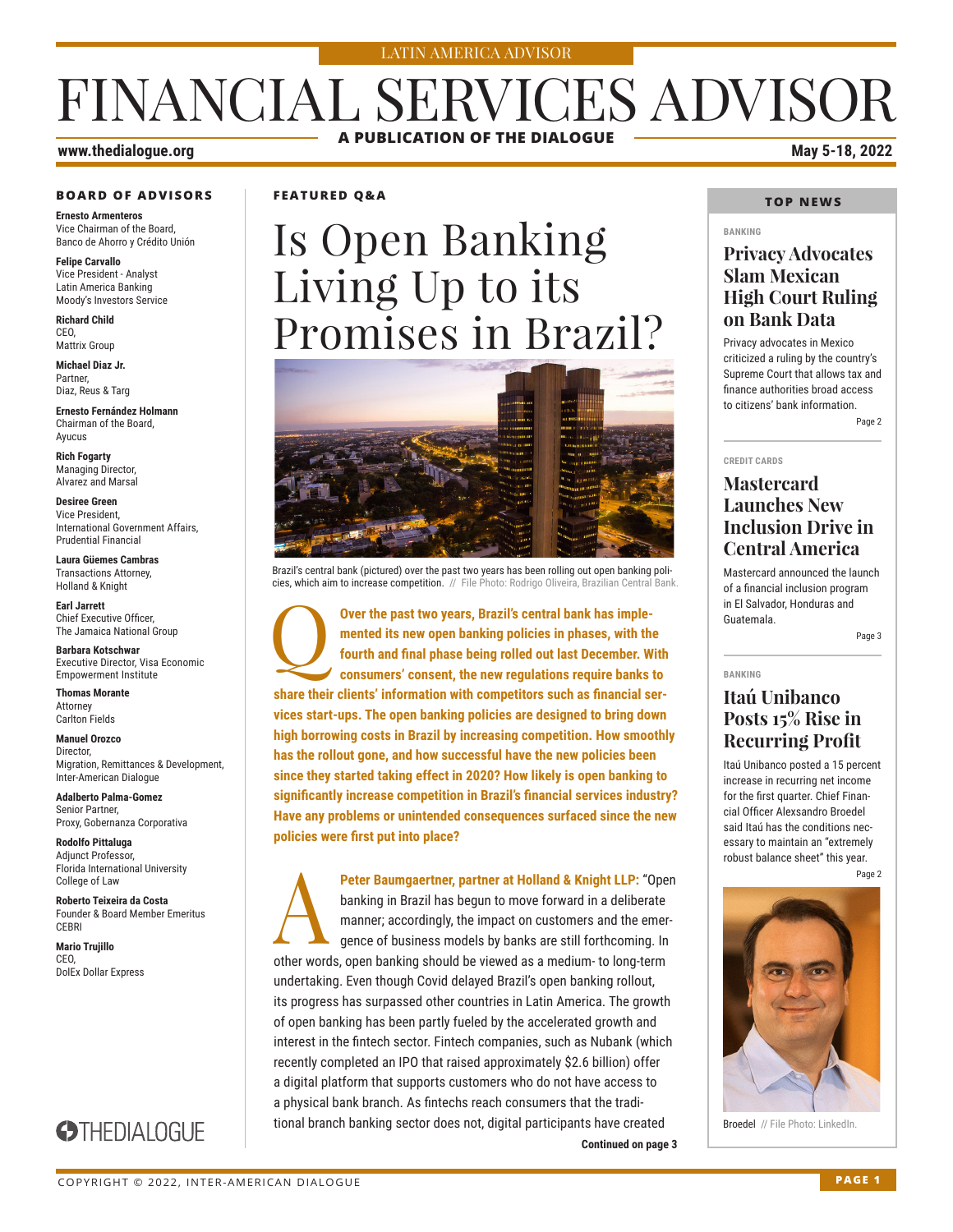#### **BANKING NEWS**

## Itaú Unibanco Posts 15 Percent Increase in Recurring Profit

Brazil's Itaú Unibanco on May 9 posted a 15 percent increase in recurring net income for the first quarter amid a growing volume of credit that the bank extended, Reuters reported. The bank also reaffirmed its guidance for the year, the wire service reported. Itaú, Brazil's largest bank, posted recurring net income of 7.36 billion reais (\$1.45 billion) for the first quarter, a figure that was in line with the expectations of analysts in a Refinitiv survey. The bank also

### **Our first quarter results show the consistency and sustainability of our performance even in a challenging scenario."**

**— Alexsandro Broedel**

had earnings of 13 cents per share, the Associated Press reported. Itaú reported the higher profit even as its loan-loss provisions soared 57.8 percent to 6.998 billion reais, the bank said in a securities filing, Reuters reported. "Our first quarter results show the consistency and sustainability of our performance even in a challenging scenario," said Itaú's chief financial officer, Alexsandro Broedel. The bank also had all conditions necessary to maintain an "extremely robust balance sheet" this year, Reuters reported. BTG Pactual analysts said Itaú had a "clean quarter" and added that the first-quarter results do not change their view for the bank's performance this year. Guide Investimentos characterized Itaú's results as solid overall, though it added that some of the bank's key indicators, such as its default ratio, worsened as Brazil's macroeconomic scenario became weaker. Itaú added that its return on profitability was 20.4 percent in the first quarter, similar to the 20.2 percent figure

that the bank recorded for the fourth quarter of last year, Reuters reported. Itaú added that it expects its loan book to grow between 9 percent and 12 percent this year, and it expects a financial margin with clients of between 20.5 percent and 23.5 percent. The bank also said its cost of credit was between 25 billion and 29 billion reais, Reuters reported.

## Privacy Advocates Slam Mexican Court Ruling on Bank Data

Privacy advocates on May 12 criticized a Mexican Supreme Court ruling that allows tax and finance authorities sweeping access to citizens' bank information, eliminating the need for a warrant, Reuters reported. The high court's ruling stemmed from a case in which a businessman accused Mexico's Finance Ministry of violating his constitutional right to privacy for seeking bank documents over suspicions of tax fraud, the wire service reported. Jesús Zambrano, a prominent politician and president of the leftist Party of the Democratic Revolution, said in a tweet that the party was concerned that the ruling was a "possible violation and transgression of millions of Mexicans." The decision amounts to "fiscal terrorism" and an attempt to "squeeze taxpayers," he added. Mexican billionaire Ricardo Salinas labeled the ruling "madness" and said the court should reconsider it, Reuters reported. In the decision, which four of the court's five magistrates supported, the court said anti-money laundering efforts and attempts to fight tax fraud outweighed individuals' rights to privacy in financial matters. In the past, tax authorities have needed a warrant to investigate people suspected of crimes. The decision amounts to a victory for President Andrés Manuel López Obrador, who has said he wants tax authorities to be more aggressive in pursuing large companies, the wire service reported. Margarita Rios-Farjat, Mexico's minister for the Supreme Court, told a local radio station on May 11 that authorities would exercise care in acting under the new powers and that the ruling would encourage people to be more diligent in compiling their tax returns.

#### **NEWS BRIEFS**

### **Brazil's Bradesco Reports \$1.35 Billion in Recurring Profit**

Brazil's Banco Bradesco on May 5 reported 6.8 billion reais (\$1.35 billion) in recurring net income, an increase of 4.7 percent as compared to the same quarter last year and in line with a consensus estimate of 6.75 billion reais in a survey by Refinitiv, Reuters reported. Bradesco also raised its full-year forecast of provisions for bad loans to between 17 billion and 21 billion reais, up from 15 billion to 19 billion reais. The bank also reported a 23.8 percent increase year-on-year in loan-loss provisions in the first quarter to 4.83 billion reais.

### **Remittances to Region Surged 25% Last Year: World Bank**

Remittances to Latin America and the Caribbean soared to \$131 billion last year, a 25.3 percent increase as compared to 2020 amid a strong recovery in jobs for foreign-born workers living in the United States, the World Bank said May 11 in its latest Migration and Development Brief. Countries with remittance growth rates in the double-digit percentages included Guatemala, where remittances rose 35 percent, Ecuador, which saw a 31 percent increase, and Honduras, where the transfers rose 29 percent, the report said.

### **A.M. Best Affirms Ratings of Reunión Re Compañía de Reaseguros**

Credit rating agency A.M. Best on May 12 affirmed its financial strength rating of B++ (good) and long-term issuer credit rating of bbb (good) for Argentine reinsurer Reunión Re Compañía de Reaseguros, or Reunión Re. A.M. Best said Reunión Re has a strong balance sheet, though it is facing pressure "driven by a challenging macroeconomic environment in Argentina."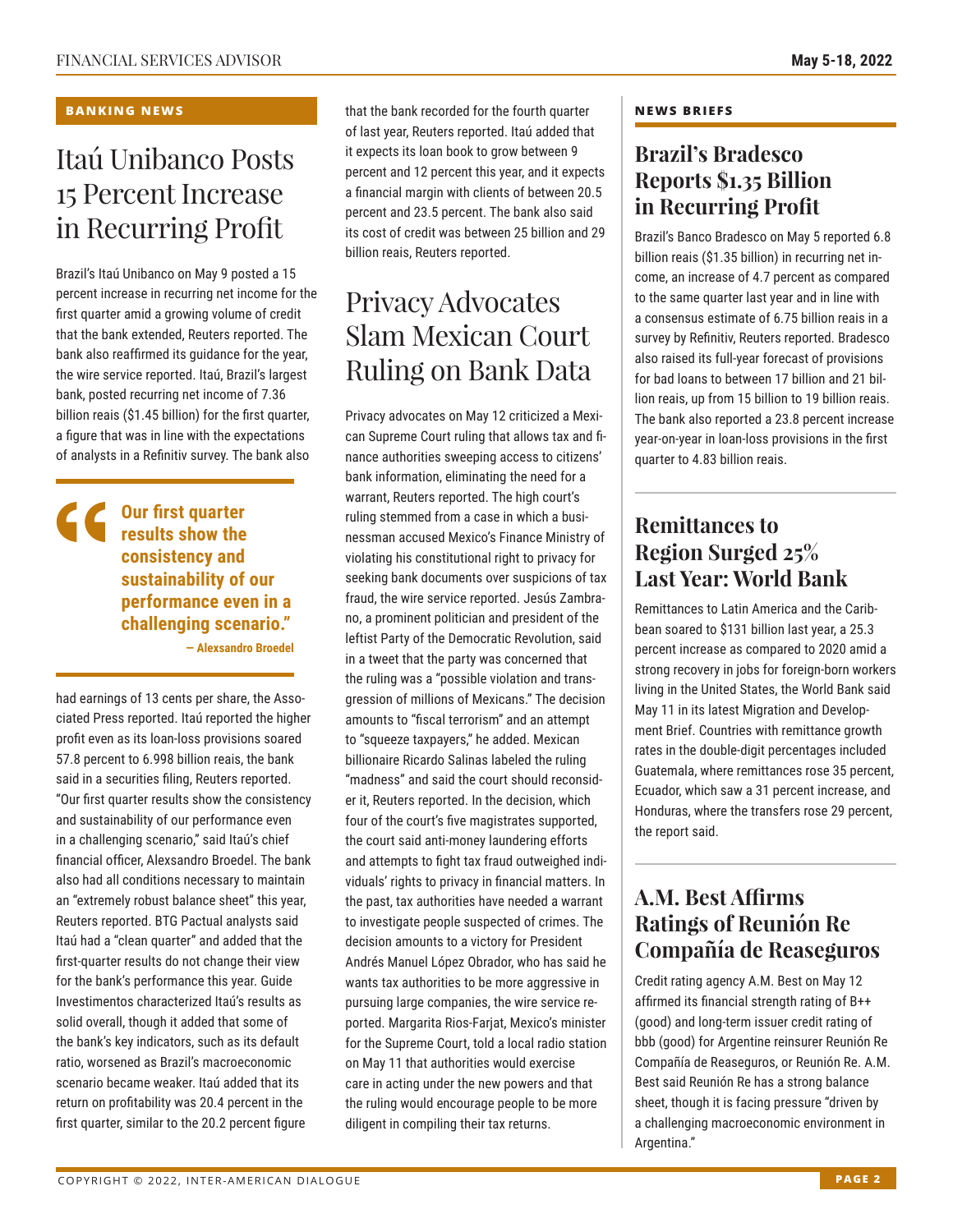## Argentina Restricts Banks on Digital Currency Sales

Argentina's central bank on May 12 barred the country's financial institutions from offering services to clients involving unregulated digital assets such as cryptocurrencies, Bloomberg News reported. The ban also covers assets whose returns are dictated by cryptocurrencies' fluctuations, the news service reported. The central bank's move came just days after Argentina's Banco Galicia and digital bank Brubank announced that they would allow customers to buy cryptocurrencies including Bitcoin, Ether and USDC. In issuing the ban, the central bank said it was seeking to "mitigate the risks" involved in digital asset transactions. Those risks include cyberattacks, volatility and money laundering, the central bank said in a statement. Cryptocurrencies have caught on strongly in Argentina, Juan Llanos, chief compliance and risk officer at Ripio, told the Dialogue's biweekly Financial Services Advisor in a **[Q&A](http://www.thedialogue.org/wp-content/uploads/2021/11/FSA211117.pdf)** published Nov. 17. "Argentina is among the world's top 10 countries in terms of cryptocurrency adoption, mainly as a result of cyclic devaluation, hyperinflation and a general lack of trust in traditional institutions, but also due to the growing list of cutting-edge companies shaping the local Blockchain landscape," he said.

### **CREDIT CARD NEWS**

## Mastercard Launches Inclusion Initiative in Central America

Mastercard on May 10 announced the launch of a financial inclusion program in El Salvador, Honduras and Guatemala, which has the objective of digitizing and providing credit card access to one million micro and small businesses, as well as financially including five

### **FEATURED Q&A / Continued from page 1**

opportunities for collaboration among APIs, traditional banks and fintech organizations. We are seeing open banking boost alternative leading practices and providers reach consumers who have been left out of the information flow. Essentially, the ownership of data is shifting from incumbent banks to customers and is fostering an environment where a greater variety of financial products are offered in a more competitive, lower cost manner. Overall, open banking—while still in its early stages—has already helped to empower consumers who are part of the underserved population, fostered the emergence of new products as a result of collaboration between traditional banks and fintechs, and created a more inclusive financial environment."

Mario Mesquita, chief econ-<br>
omist at Itaú Unibanco: "The<br>
rollout of open banking in<br>
Brazil has been delayed by a<br>
months for each of the phases. There has **omist at Itaú Unibanco:** "The rollout of open banking in Brazil has been delayed by a few months for each of the phases. There have been challenges to deal with standardization and quality of the data being uploaded and downloaded. From the client side, adoption has also been a bit slow. Banks are still learning how to read and operate the data, though the data itself is improving. So far, it is too early to see practical impacts. The objective of open banking is to increase competition in Brazil's financial services industry. More information should allow for better pricing of products, which would be a win-win for all"

Elias Sfeir, executive president of Brazil's National Cre<br>
Bureau Association: "The created as the reporting agency access to **dent of Brazil's National Credit Bureau Association:** "The credit reporting agency access to open banking data is key for the evolution of credit. Big banks have the technical capability of using open banking data and have better credit evaluation. Reporting agencies' access to open banking data can bring the benefit of better evaluation to medium and small players, thus democratizing the benefit and increasing competition in the credit market. According to a study that Serasa conducted in Brazil, the predicted impact is access to credit for 4.6 million people and an economic impact of 760 billion reais in 10 years. Open banking can bring an increase of 49 percent in monthly payment capacity, boosting the credit market."

**Cynthia Cohen Freue, senior di-**<br>rector and sector lead for finan-<br>cial institutions ratings at S&P<br>Global Ratings: "The expansion **rector and sector lead for financial institutions ratings at S&P Global Ratings:** "The expansion of Brazil's fintech sector has been much faster than in the region's other countries and has increased competition in the domestic banking industry because of the implementation of several initiatives, including but not limited to open banking, and because of the low interest rate environment. The initiatives are the following: 1.) open banking that has been implemented gradually because of the need for consumers' consent, which has limited data sharing among financial institutions; 2.) the creation of the Positive Credit Database (Cadastro Positivo) which has been promoting the sharing of clients' credit information; 3.) regulation that enabled fintech companies to expand their product offerings without the intermediation of banks; and 4.) asymmetric regulation that had softer regulatory requirements for non-complex fintechs, which is currently under discussion. However, we see a limited threat of disruption to major Brazilian banks so far, beyond a persistent need to invest in technology amid stronger competition. Large banks' proactive approach, superior capacity to invest in expanding their digital platforms and universal banking model will help them adapt and continue to dominate the Brazilian banking sector. However, we note that the regulator rolled out open banking just before Covid-19 hit the world, which prompted the central bank and all banks to shift toward protecting asset quality and helping borrowers suffering from the pandemic-induced economic shock. Moreover, despite Brazil's

**Continued on page 6**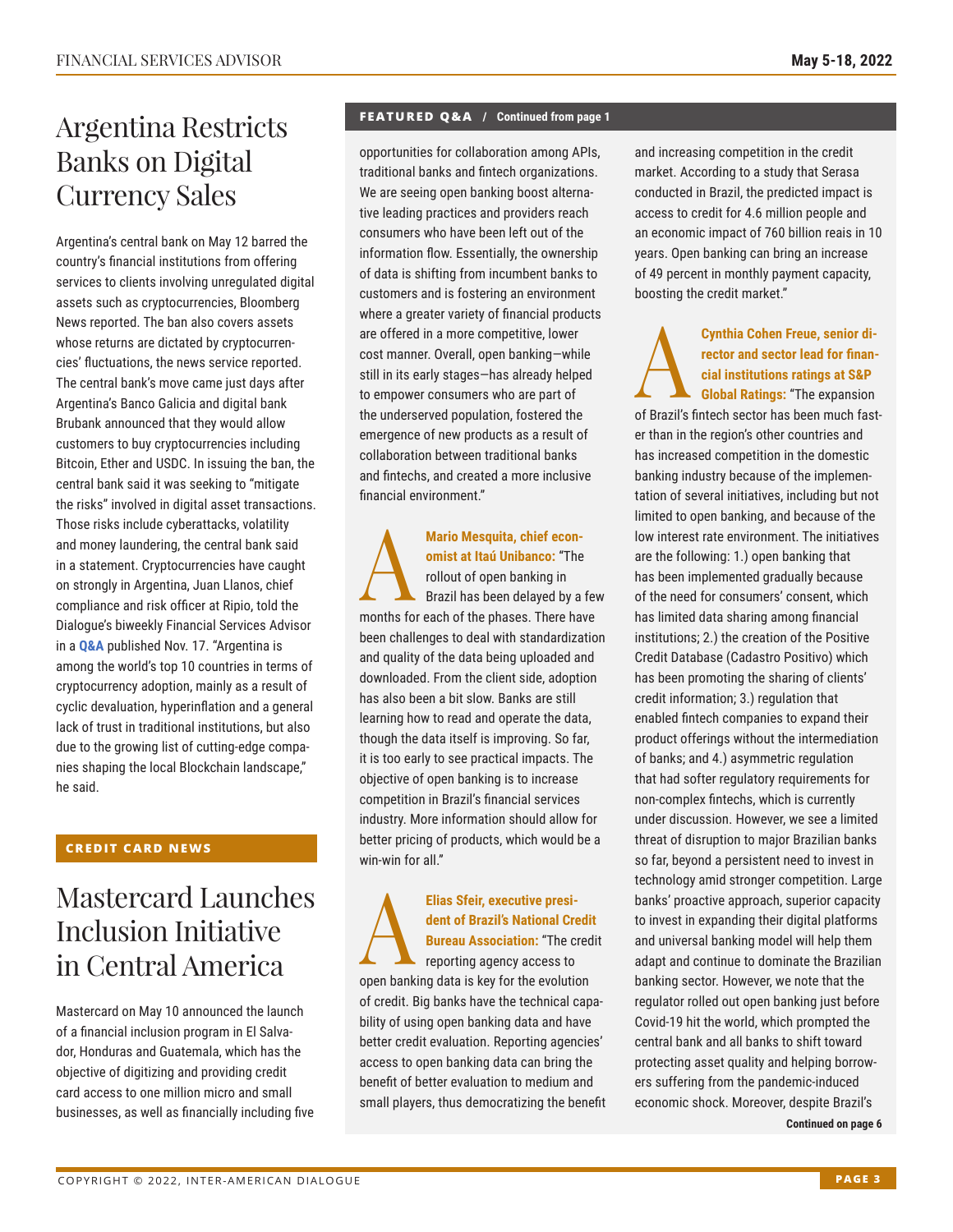million unbanked people in the three countries over the next five years, the company said in a statement. Mastercard has committed to investing \$100 million on financial inclusion efforts in northern Central America. The payments company is working with the Partnership for Central America Initiative, the coordinating body of U.S. Vice President Kamala Harris' Call to Action for the Private Sector to Deepen Investment in Central America, the White House said in December. Michael Froman, the vice chairman and president of Strategic Growth for Mastercard, said the payments technology company will have to work in collaboration with "fintechs, mobile service providers and banking partners to innovate and scale access to financial tools that reach the underserved." He added that the announcement "is another step forward in the journey toward a more prosperous northern Central America. On average, 60 percent of adults in Guatemala, Honduras and El Salvador lack a bank account, Mastercard said, citing the Global Partnership for Financial Inclusion. It added that of the people in those countries who do have a formal financial account, only one of four has a credit card.

### **POLITICAL NEWS**

## Biden Administration Eases Trump-Era Restrictions on Cuba

The administration of U.S. President Joe Biden on May 16 announced a series of revisions to its policies toward Cuba, easing some restrictions put in place under Biden's predecessor, Donald Trump, and also increasing the processing of U.S. visas for Cubans, Reuters reported. The changes are a move to "further support the Cuban people, providing them additional tools to pursue a life free from Cuban government oppression and to seek greater economic opportunities," State Department spokesman Ned Price said in a statement. Among the changes, the State Department said it would lift the limit on family remittances to Cuba, which had previously been set at \$1,000 per quarter;

### **ADVISOR Q&A**

## What Would AMLO's Election Reforms Mean for Mexico?

**Mexican President Andrés Man-<br>
uel López Obrador on April 28<br>
proposed a series of wide-rang-<br>
ing reforms for Mexico's elecuel López Obrador on April 28 proposed a series of wide-rangtoral system. The reform would dissolve the National Electoral Institute (INE), which oversees elections, and replace it with a directly elected body with less funding than the INE. What do the proposed electoral system reforms entail, and how would they affect the legitimacy of elections in Mexico? How likely is it that the Mexican Congress will approve the reforms? How do the Mexican people feel about the proposed changes, and how would the reforms affect the 2024 presidential election?**

Gerónimo Gutiérrez Fernández,<br>
senior advisor at Covington &<br>
Burling and former Mexican am<br>
bassador to the United States:<br>
"Ac opticipated lest veer Procident Lépez **senior advisor at Covington & Burling and former Mexican ambassador to the United States:**  "As anticipated last year, President López Obrador just proposed a reform of Mexico's electoral system. Among the changes, three of them stand out: the creation of a new national electoral authority whose members would be directly voted in by 'the people' and also manage state and local elections, cuts to public funding and media time for political parties, and a reconfiguring of Congress. This last point deserves close attention. The reform would not only eliminate 200 (out of

the department added that it would allow remittances to nonfamily members, Reuters reported. The changes will also allow chartered and scheduled flights to locations on the island beyond Havana, the Associated Press reported. The Biden administration also said it would reinstate a family reunification program, which currently has a backlog of 20,000 applications, and added that it would increase visa processing and consular services, the AP reported.

500) proportional representation seats in the lower house, but also the remaining 300 would be elected by statewide lists from parties rather than districts. This gives parties especially the president's—not citizens more influence on who gets elected. It is safe to say the proposal was dead on arrival. López Obrador lacks the supermajority in Congress for constitutional reforms. Moreover, the opposition remains adamantly against it. Yet, he will seek support from 'the people' and polarize society with his proposal. It is still worrisome. The president has publicly expressed his distrust and opinion of today's National Electoral Institute (INE), the authority under which he was elected. It seems that he would like to have a new one that bends to his will. Traditionally, in Mexico, electoral reforms have come from the opposition, not the sitting government. The president argues that the changes would save money and strengthen democracy. Independent experts disagree with this view. The reform looks more like something out of the autocratic populism trick bag than a democrat's way of saving money."

#### **EDITOR'S NOTE: More commentary on this topic appears in the May 1[3 issue of](https://www.thedialogue.org/wp-content/uploads/2022/05/LAA220513.pdf) the Latin America Advisor.**

However, at the same time, the State Department said it would not remove entities from its Cuba Restricted List, a grouping of companies aligned with Cuba's government and military, which the United States bars U.S. firms and citizens from doing business, Reuters reported. "We are going to ensure that remittances flow more freely to the Cuban people, while not enriching those who perpetrate human rights abuses," an unnamed U.S. official told Reuters.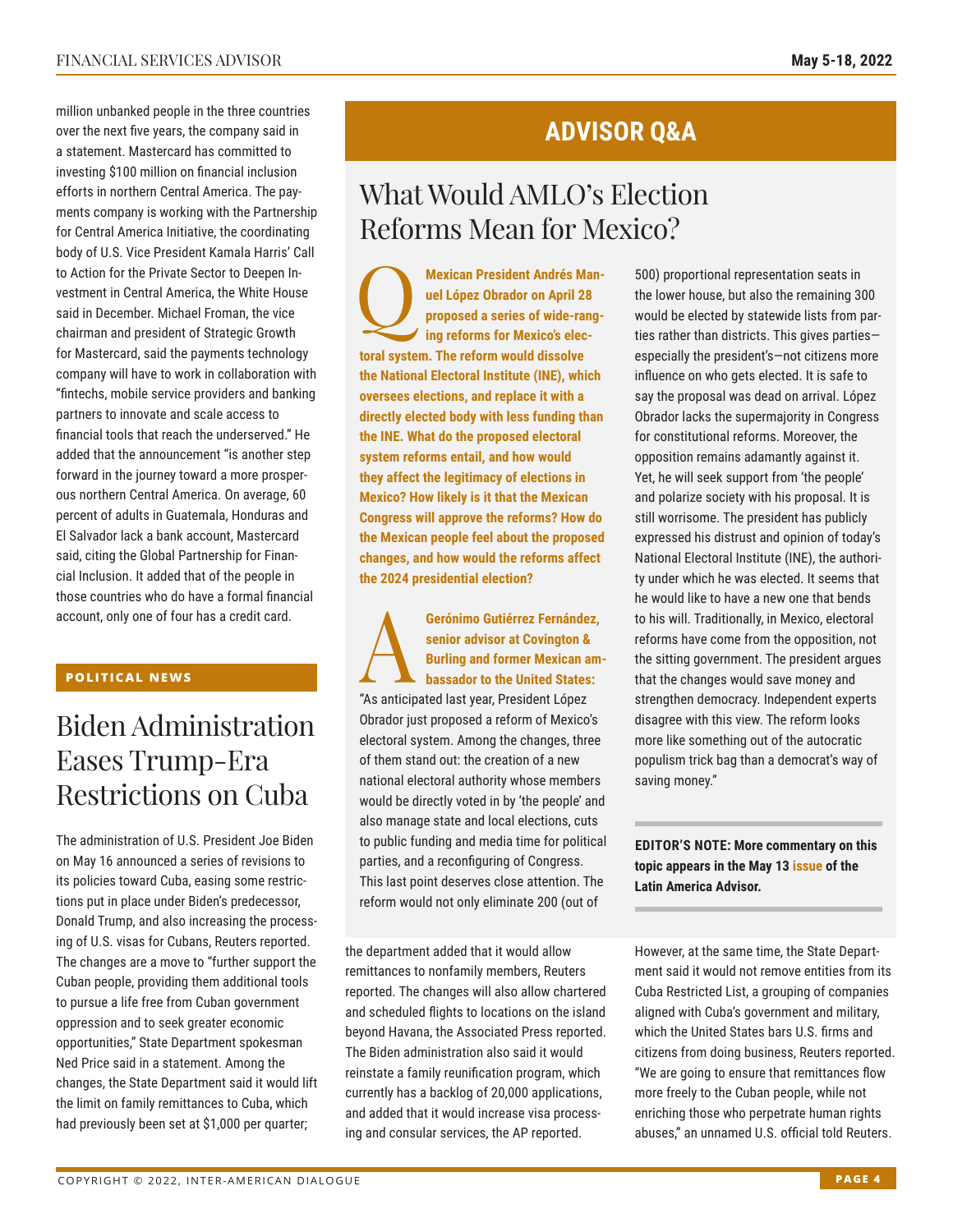#### **NEWS BRIEFS**

### **Guatemala's President Reappoints Controversial Attorney General**

Guatemala's president on May 16 reappointed attorney general Consuelo Porras to a second four-year term despite allegations from the U.S. government and others that she is involved "in significant corruption," the Associated Press reported. President Alejandro Giammattei said the reappointment was "a sovereign decision" and that the attorney general's office was "an independent institution." Critics have accused Porras protecting political figures, including the president.

### **U.S. Authorities Discover Drug Smuggling Tunnel From Mexico to California**

U.S. authorities said May 16 that they had discovered a major drug-smuggling tunnel running for a third of a mile from Tijuana to an industrial area in San Diego, the Associated Press reported. The tunnel, about six stories deep, has reinforced walls, a ventilation system and electricity, the AP reported. It was found near the Otay Mesa border crossing in an area where more than a dozen other such tunnels have been found over the past 20 years.

### **Peru's Economy Grows 3.79% in March**

Peru's economy grew 3.79 percent in March as compared to the same month last year, Peru's statistics agency said May 15, Reuters reported. Most economic sectors have been improving, but the mining sector contracted following months of social protests from Andean Indigenous communities, which affected production, the statistics agency added. The reported economic growth in March fell short of the central bank's 4 percent growth prediction. The Peruvian finance ministry estimates that the Andean country's economy will grow 3.6 percent this year.

The United States will use "electronic payment processors" for remittances in order to prevent money from going directly to Cuba's government, an official told Reuters. The Biden administration has already discussed "establishing a civilian processor for this" with the Cuban government, the wire service reported. The changes follow a review that the United States started after a series of widespread protests in Cuba last July, the AP reported.

## U.S. Joins Manhunt After Paraguay Prosecutor's Killing

Agents of the U.S. Federal Bureau of Investigation and Drug Enforcement Administration have joined the manhunt, along with authorities from Colombia and Paraguay, following the murder of a top Paraguayan anti-drug prosecutor, BBC News reported May 12. The prosecutor, Marcelo Pecci, 45, was shot and killed on a Colombian beach on Tuesday, the sixth and final day of his honeymoon with his new wife. Pecci investigated high-profile cases of corruption and organized crime in Paraguay, and his killing was most likely related to his work, police have said. "Pecci's work fighting organized crime stands as an example to us all—especially his efforts to bring to justice those who engaged in money laundering, drug trafficking, and corruption," the U.S. Bureau of International Narcotics and Law Enforcement Affairs said in a statement. The attack happened on a stretch of private beach belonging to the Decameron Hotel on the island of Barú, south of Cartagena. "Two men attacked Marcelo. They came in a small boat, or on a jet ski, the truth is I did not see well," said Pecci's wife, journalist Claudia Aguilera, El Tiempo reported. Aguilera had announced just hours before the killing that she and Pecci were expecting a baby. Police in Colombia have released a blurry photo and a sketch of a suspect in the attack and are offering a reward of \$500,000 for information leading to an arrest in the case, BBC News reported. Pecci had bodyguards in Paraguay, but he did not have any protection while on his honeymoon in Colombia, and Colombian police

said they had been unaware of his presence in the country, BBC News reported. Pecci was among the officials taking part in "A Ultranza Py," the largest-ever operation in Paraguay against drug trafficking and money laundering. The operation dismantled a drug ring that smuggled narcotics from cocaine-producing areas in Colombia and Bolivia through Paraguay and Europe. Pecci and international authorities working alongside him earlier this year seized hundreds of millions of dollars' worth of assets in an operation that led to dozens of arrests, BBC News reported.

### **ECONOMIC NEWS**

## Bolsonaro Dismisses Albuquerque as Energy Minister

Brazilian President Jair Bolsonaro on May 11 dismissed the country's minister of energy and mines, Bento Albuquerque, just days after state-run oil firm Petrobras ignored the president's latest demand to freeze fuel prices, Bloomberg News reported. Bolsonaro tapped Adolfo Sachsida, a high-ranking official in the economy ministry, as the new energy and mines minister. Albuquerque was sacked after he resisted political pressure from Bolsonaro to change the pricing policy at Petrobras or implement major fuel subsidies, Reuters reported May 11. Bolsonaro has been at odds with the state-run oil company over its insistence that gasoline and diesel prices be pegged to international benchmarks. In March, Bolsonaro ousted Petrobras' chief executive officer, Joaquim Silva e Luna, for ending fuel price controls, which had kept prices artificially low through subsidies. Fuel price policy has become a major political issue, and Bolsonaro sees it as key to his re-election. Bolsonaro recently urged Petrobras not to raise fuel prices, Reuters reported. He criticized the company's soaring first-quarter profits at a time when Brazilians face rising prices at the pump, warning that further price hikes would provoke a "national convulsion."